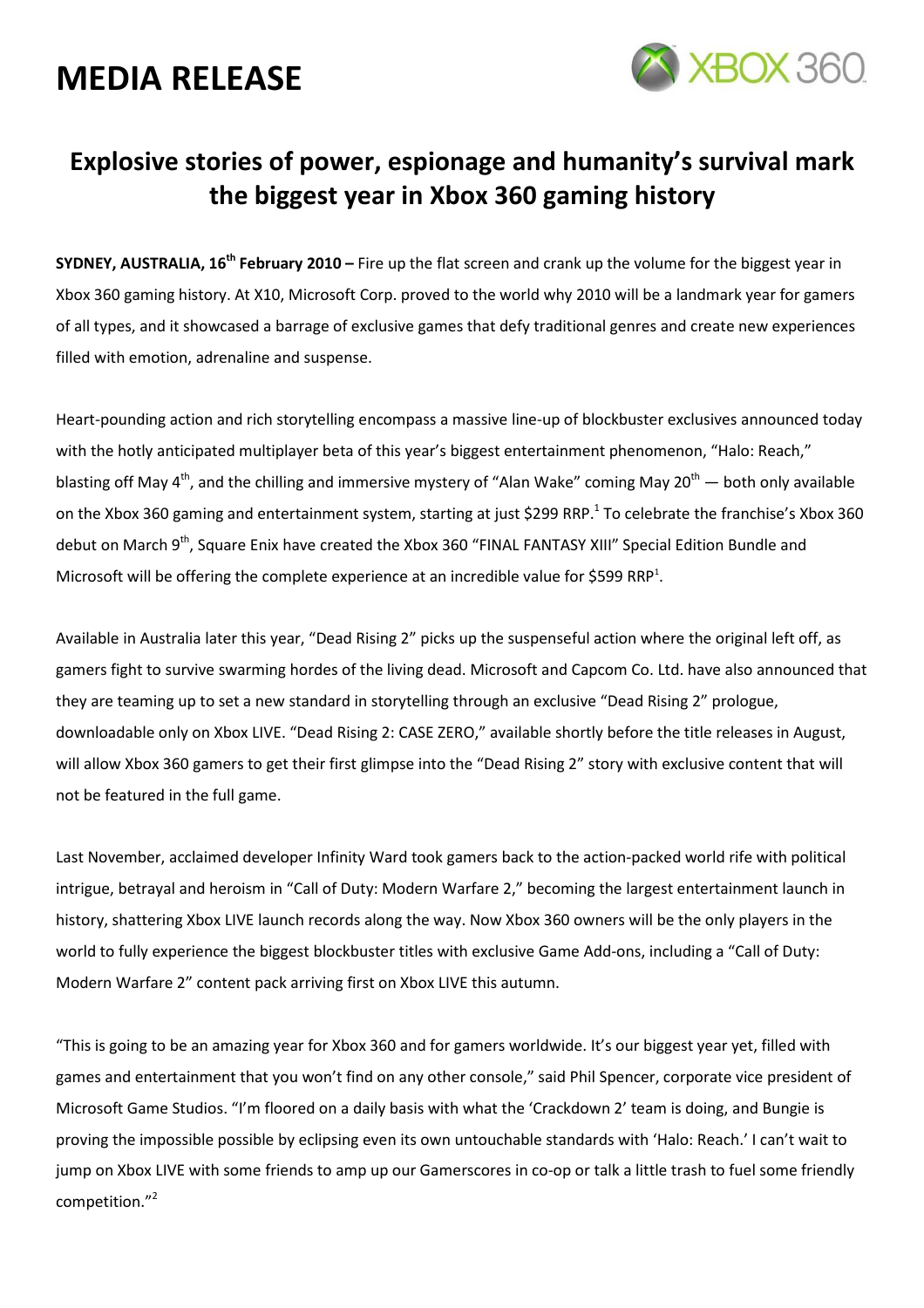

Gamers can grab their Xbox 360 controllers and envelop themselves in heroic tales of revolutionaries and kings, struggles to save mankind from annihilation, and action-packed stories of mystery and espionage, or simply have some nostalgic fun with family and friends across the globe on Xbox LIVE with the following games:

• "Halo: Reach" (Bungie) - Check The Classification (CTC)

As the blockbuster prequel to the best-selling Xbox franchise of all time, developed exclusively for Xbox 360 by acclaimed developer Bungie, "Halo: Reach" puts you front and centre in the fateful moments that forged the "Halo" legend. As part of Noble Team, a squad of heroic Spartan soldiers, you will be called upon to defend the planet Reach, humankind's last line of defence between the terrifying Covenant and Earth. Starting on May  $4<sup>th</sup>$ , the "Halo: Reach" public multiplayer beta will give you the opportunity to drive the latest advancements in multiplayer gameplay in the blockbuster franchise that started it all on Xbox LIVE. Access to the beta will be available through the "Halo 3: ODST" game disc on Xbox LIVE.

"Alan Wake" (Remedy Entertainment Ltd.) - CTC

Launching May 20<sup>th</sup>, nightmares come to life in this Xbox 360 exclusive that will establish a new gaming genre, the gripping psychological action thriller. It is built like a chilling episodic TV series, where your wits and light are your only allies, and you can pre-order your copy now at participating retailers to reserve your Bright Falls Bonus Pack, which includes exclusive content such as avatar gear, an Xbox LIVE theme, and a "making of" video. Those looking to immerse themselves in the mystery beyond the game can also pre-order the limited collector's edition, packed with bonus discs of behind-the-scenes footage, exclusive in-game commentary and hints from Remedy, a game soundtrack, "The Alan Wake Files" book, and more, all bound together in a hardcover bookshelf-worthy package.

• "Crackdown 2" (Ruffian Games) - CTC

Available exclusively on Xbox 360 and hitting store shelves later this year, the sequel to the 2007 smash hit features over-the-top action, a massive living world, unprecedented online and multiplayer capabilities, and stylish graphics. Reserve your copy today and stand above the crowd — at participating retailers, you'll receive a code to download four exclusive suits of Agency-Issue armour: Gold, Brushed, Red and Blue Metal.

• "Dead Rising 2" (Capcom) - MA15+

Following the 2006 bone-crunching, zombie-bashing action adventure hit, "Dead Rising 2" puts a new offbeat defender in the heart of the fight to save the United States from complete zombification. "Dead Rising 2: CASE ZERO" will release as an exclusive Game Add-on only on Xbox LIVE.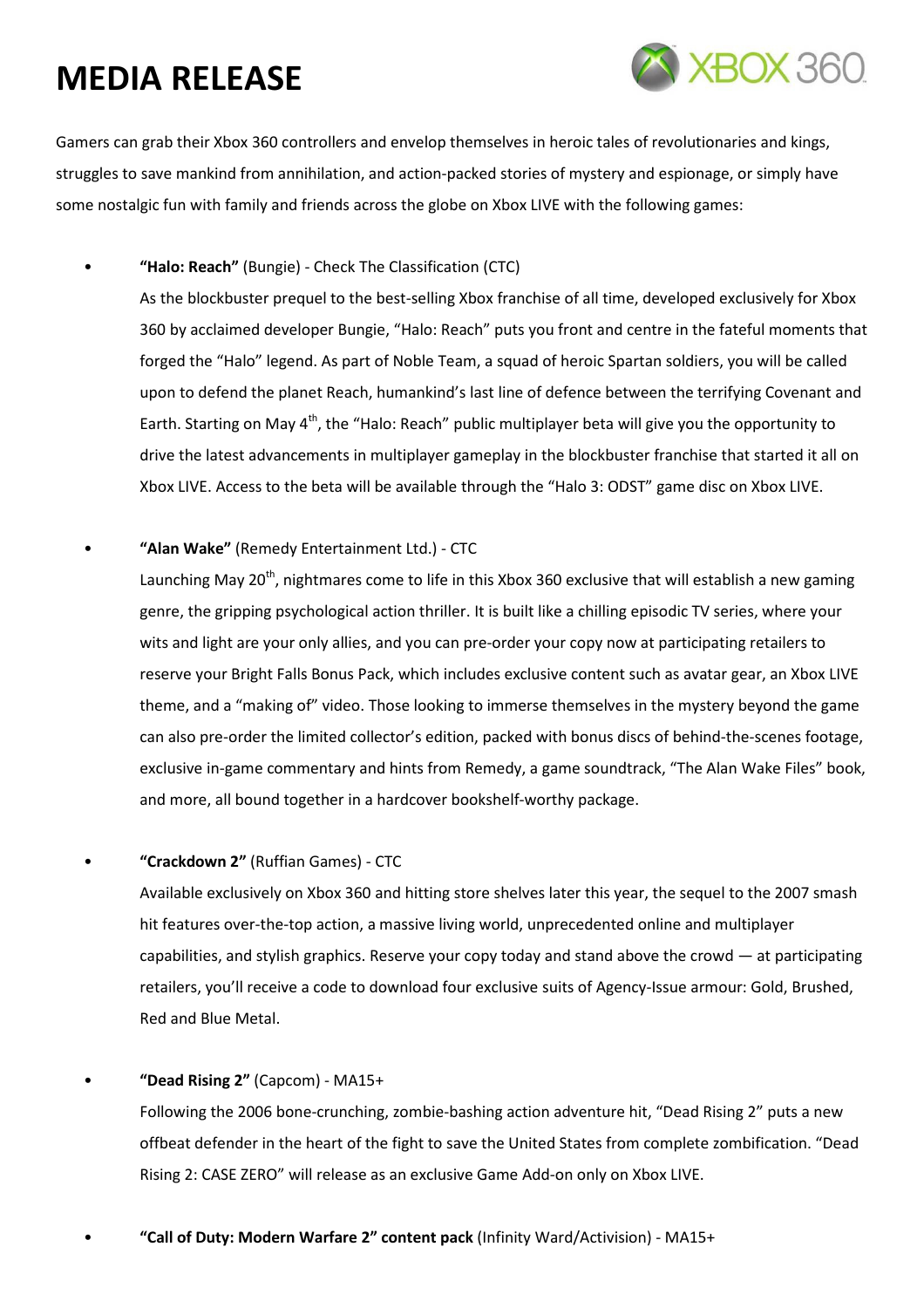

The first content packs for this award-winning title and biggest entertainment launch ever will be available first on Xbox 360 and Xbox LIVE.

#### • "Tom Clancy's Splinter Cell Conviction" (Ubisoft Entertainment) - MA15+

Coming exclusively to Xbox 360 and PC on April 15<sup>th</sup> "Tom Clancy's Splinter Cell Conviction" is the highly anticipated sequel in the multimillion-selling "Splinter Cell" series, and one of the most critically acclaimed Xbox franchises of all time. Uniting revolutionary gameplay enhancements with a high-octane, no-holds-barred storyline, the game also features intense co-op espionage missions on Xbox LIVE, making Xbox 360 the only console where you can unleash your inner renegade spy.

#### • "FINAL FANTASY XIII" (Square Enix) - M

The Xbox 360 "FINAL FANTASY XIII" Special Edition Bundle includes a 250GB hard drive, two wireless controllers, exclusive downloadable avatar items and a standard-edition copy of the dramatic sequel in the multimillion-selling series. Xbox 360 is the only console outside of Japan to be officially bundled with the game available in stores starting March  $9<sup>th</sup>$ , while supplies last. In addition, a very limited number of "FINAL FANTASY XIII" Limited Edition Faceplates have been created by designer Tetsuya Nomura. These faceplates are only available promotionally in fixed quantities across select retailers in Europe, North America, Australia, and New Zealand.

• "Fable III" (Lionhead Studios) – CTC

 "Fable III" delivers an unparalleled action and adventure experience as players journey from revolutionary to the ruler of Albion and beyond. With your trusted canine companion, you will embark on an epic hero's quest against injustice, forge alliances, crush your enemies and take control of your kingdom. But with great power comes great responsibility. Will you honour promises made in your rise to power, or sacrifice allegiance for personal gain? Choose wisely, as the decisions you make will forever impact your ever-evolving world.

• "Lost Planet 2" M (Capcom) - M

The next instalment of the popular third-person shooter returns you to breathtaking environments, unique Vital Suits and larger-than-life bosses of the world of E.D.N. III. The story picks up 10 years after the original game as players follow the exploits of their own customized snow pirate on their quest to seize control of the changing planet. You'll be able to play through the intense and action-packed campaign mode with three of your friends on Xbox LIVE. "Lost Planet 2" launches in May 19<sup>th</sup>.

#### "Left 4 Dead 2: The Passing" (Valve) -  $MA15+$

The first Game Add-on brings the original "Left 4 Dead" survivors down south for a meeting with the "Left 4 Dead 2" cast, while delivering new single-player, multiplayer and co-operative gameplay,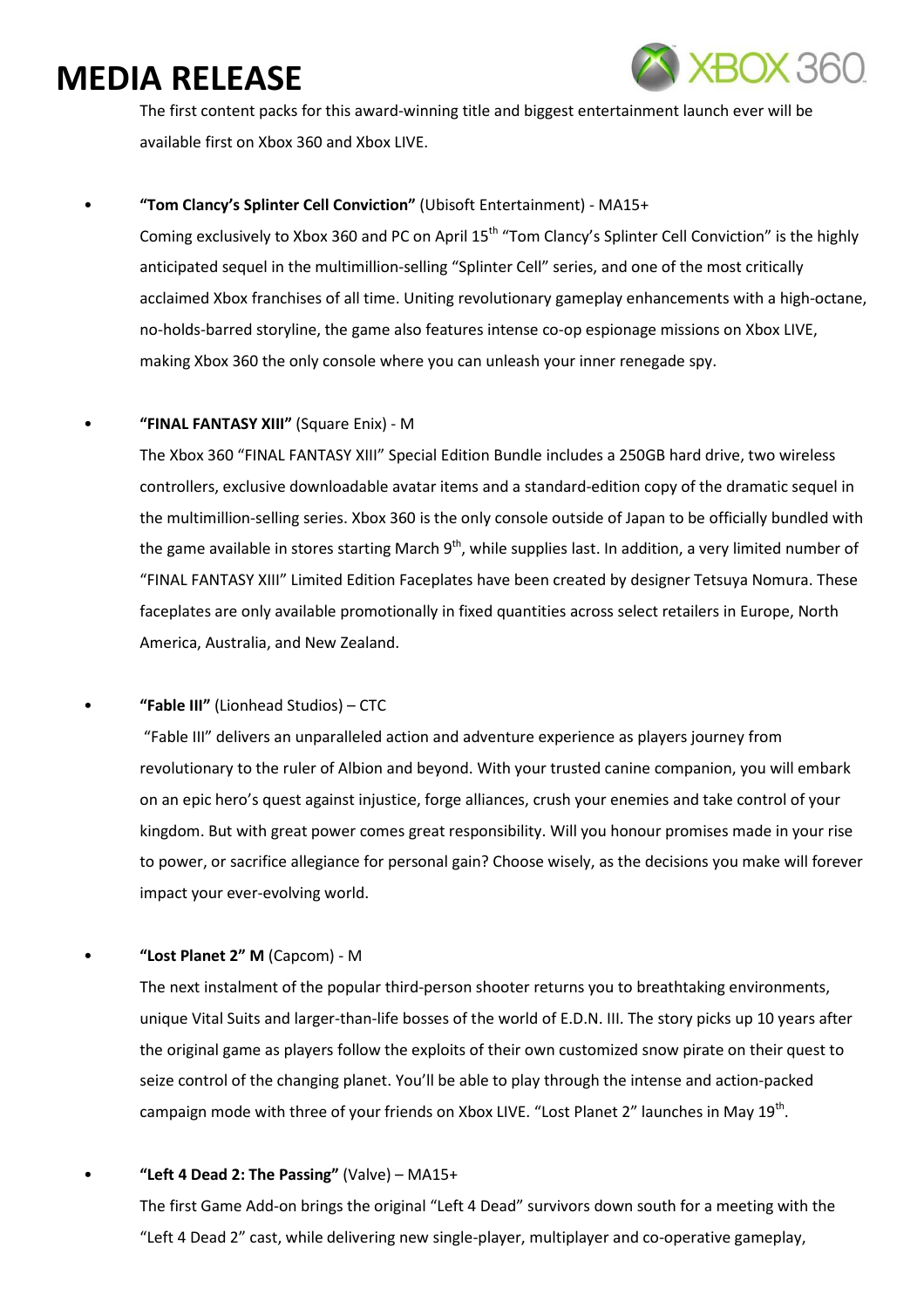

exclusively for Xbox 360 and PC. Targeting an early autumn release, "Left 4 Dead 2: The Passing" will include new co-operative campaign and associated narrative and new arenas for Survival, Versus and Scavenge modes, and introduce a new co-operative challenge mode.

• "Toy Soldiers" (Signal Studios) - PG

An intense action game kicking off the Xbox LIVE Arcade Block Party on March 4<sup>th</sup> , "Toy Soldiers" casts players into a fantastic, miniature world where antique toy soldiers fight in vintage World War I dioramas.

- "Game Room" (Krome Studios Pty Ltd.) CTC Launching this March as a part of the Xbox LIVE Arcade Block Party, "Game Room" lets gamers relive the glory days of classic arcade and console games in their original forms, as the player's avatar takes part in the original sights, sounds and gameplay only on Xbox 360 and Windows-based PC.
	- "Perfect Dark" (4J Studios) MA15+ Fire up your Farsight and prepare for assignment - the Dark returns this March as part of the Xbox LIVE Arcade Block Party. Agent Joanna Dark brings her epic tale of galactic conspiracies in future America to Xbox 360 with remastered visuals, LIVE-enabled multiplayer modes, leader boards, achievements and avatar awards.
- "Scrap Metal" (Slick Entertainment Inc.) G Launching in March as a part of the Xbox LIVE Arcade Block Party, "Scrap Metal" lets gamers drift around corners with guns blazing and take out competitors in this fast-paced, top-down racer. Gamers fight their way through explosive, action-packed missions, defeat cunning bosses, or jump on Xbox LIVE to race against their friends, exclusively on Xbox 360.

Not since the console's launch in 2005 has there been a better time to jump into Xbox 360. With the year's biggest line-up of blockbuster titles and most-anticipated exclusives launching now and throughout 2010, leading up to the holiday debut of "Project Natal," only Xbox 360 offers the revolutionary gaming and entertainment experiences that everyone craves.

<sup>&</sup>lt;sup>1</sup> Recommended retail price. The price you pay will be determined by your retailer. From participating retailers.  $^2$  Xbox LIVE Gold Membership required for online multiplayer. "Halo: Reach" beta will require a hard drive and Gold membership.